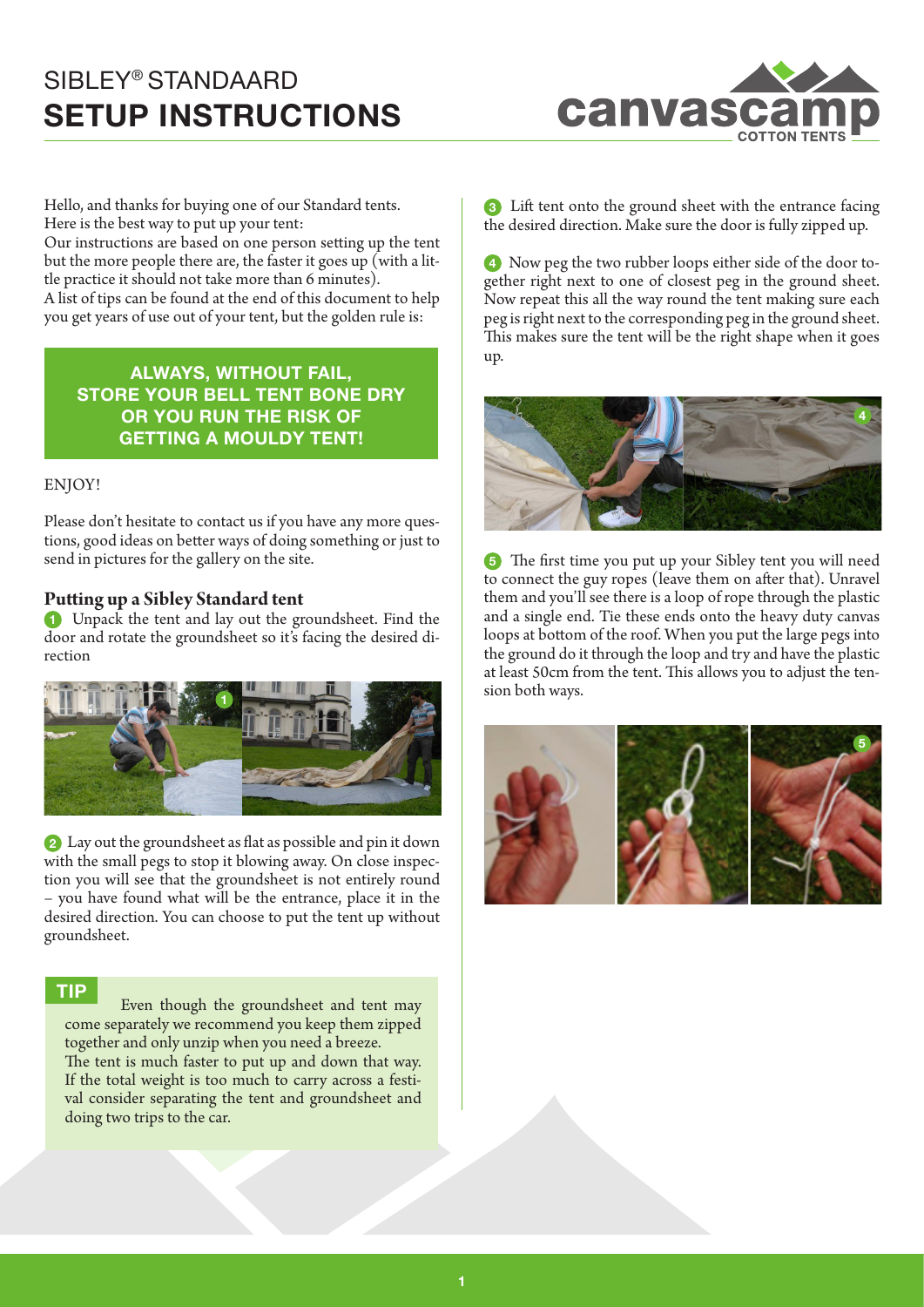



**6** Get the poles out and extend them. Unzip the door and take the central steel pole with rubber stoppers on. Go in to the tent, find the top and match it with one of the stoppers. Then pull the pole in and up goes the tent. Make it as upright as possible; this is easy as there is very little tension at this point. Now take the A frame and the metal spike on the top of the A frame through the matching hole in the canvas above the door. Now edge the A frame forward into the door space until it's vertical.

**7** Leave the tent and using the large pegs attach the first guy rope above the door (this one can be removed later when there isn't a lot of wind). Then zip up the door and do the guy ropes on either side of the door. Once those three are in place go round to the back of the tent and repeat. Now do the remaining guy ropes and adjust the ropes to get everything tight.

## **N.B**

- All the guy ropes need to follow the lines of the seams in the roof.
- Adjust the guy rope slider so you have approx 50cm of loop to the peg - this allows adjustment in both directions.
- It is important to make sure the tent stays symmetrical and that the tension is evenly spread.

**8** Finally go inside the tent and tuck the flap/ plastic skirt at the bottom of the canvas walls;



Finally: Enjoy!

## **TIP**

If the door seems too tight move the two guy ropes either side of the door in towards the middle of the door to relieve some tension.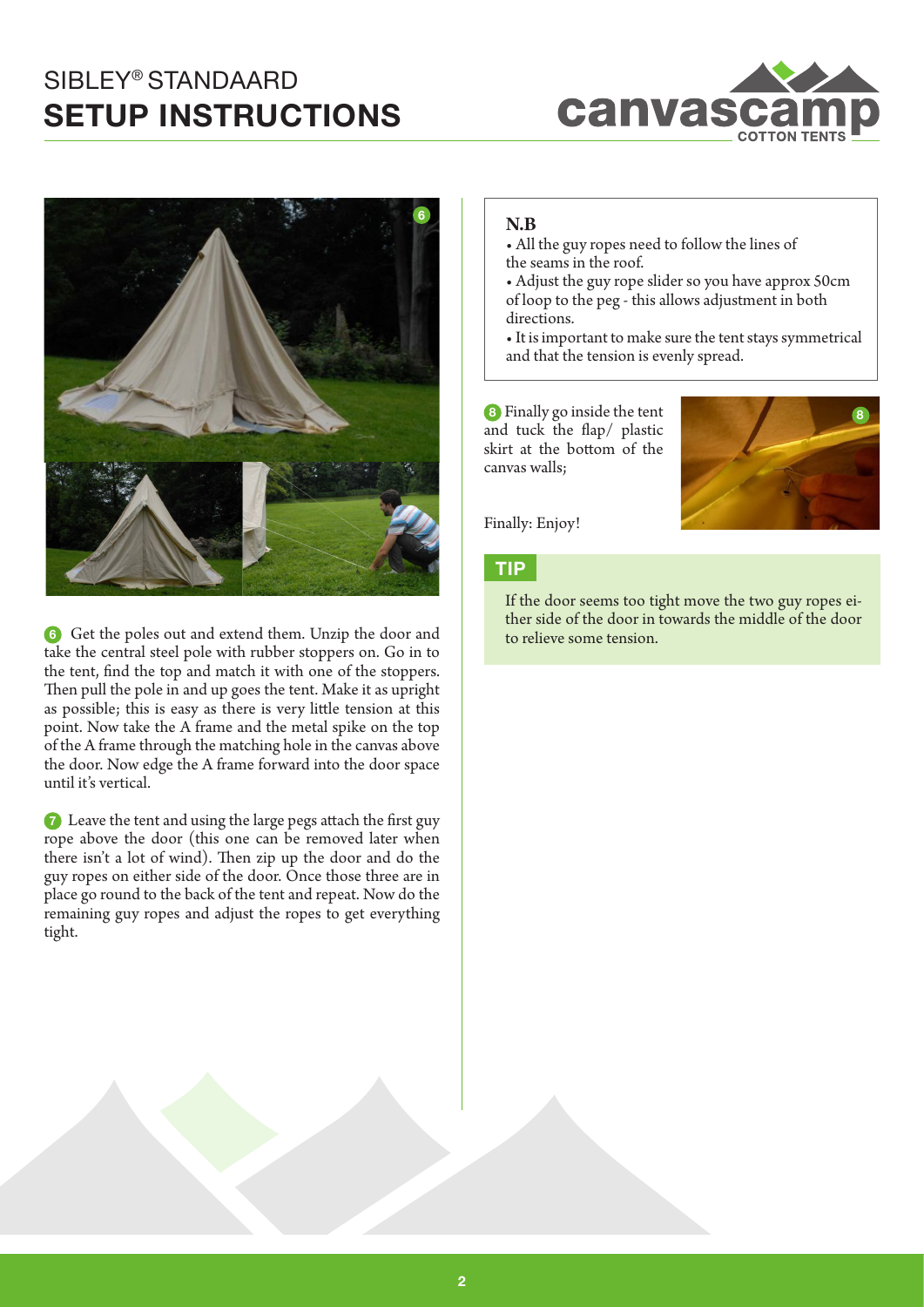

## **Walls up?**

If it's a hot day there is nothing better than rolling the walls up and letting the breeze brush over you. You can roll up the whole tent or just a section.

Simply unzip the section you want to pull up, roll the wall up from the inside and attach using the strings provided.



## **How to pack up a Sibley Standard tent & get it back into its bag!**

Here are some tips on packing up your tent after use.

As stated all over the set up instructions, it is VITAL that your tent is stored bone dry otherwise it will get attacked by mould. It 's fine taking it down damp, however you MUST ensure you hang it up to dry within 24 hours.

You don't have to set the tent up again, just hang it on a washing line, over a car or over some chairs. Basically, it just needs some air.

## **This is how to get your tent back in the bag without hassle:**

**1** Take all the poles and pegs out of the tent (not the groundsheet) and fold the tent over itself so you have a double layer half moon. Keep the tent on the groundsheet and off the ground to keep it clean and dry.

**2** Place the tent bag above the top of the tent so you have a template for how wide you want the tent to end up. Now start folding in from the sides but keep the top of the fold away from the top of the tent keeping it the right thickness to fit in the bag.



**3** Keep folding in from each side while making sure to keep the top of the tent from becoming a thin point.

**4** Once you have folded the tent into a strip that is the same width as the bag fold both ends in so you end up all the guy ropes tidied in and a strip of canvas about a meter long. Next take the canvas off ground sheet. Remember to keep it off grass if the grass is wet).

**5** Now un-peg the groundsheet, turn it over and give it a couple of minutes for the condensation to dry off the bottom. You may want to put a couple of pegs back in to stop it being blow away and it's a good idea to not put it on the same spot as before as you'll get condensation on the new underside.

**6** Once both sides are dry fold the groundsheet in half and in half again so you end up with a strip the same width as the folded tent. Now fold it over on itself until you end up with a square (Sometimes it's not possible to get the groundsheet bone dry in the field, if that's the case roll up the dry tent into it's bag, roughly pack up the wet ground sheet and pop it in something waterproof. Once home dry it out and continue putting the tent away).

Enjoy your Sibley tent, and remember: please only store it bone dry.

Many thanks, and feel free to call us if you get stuck.